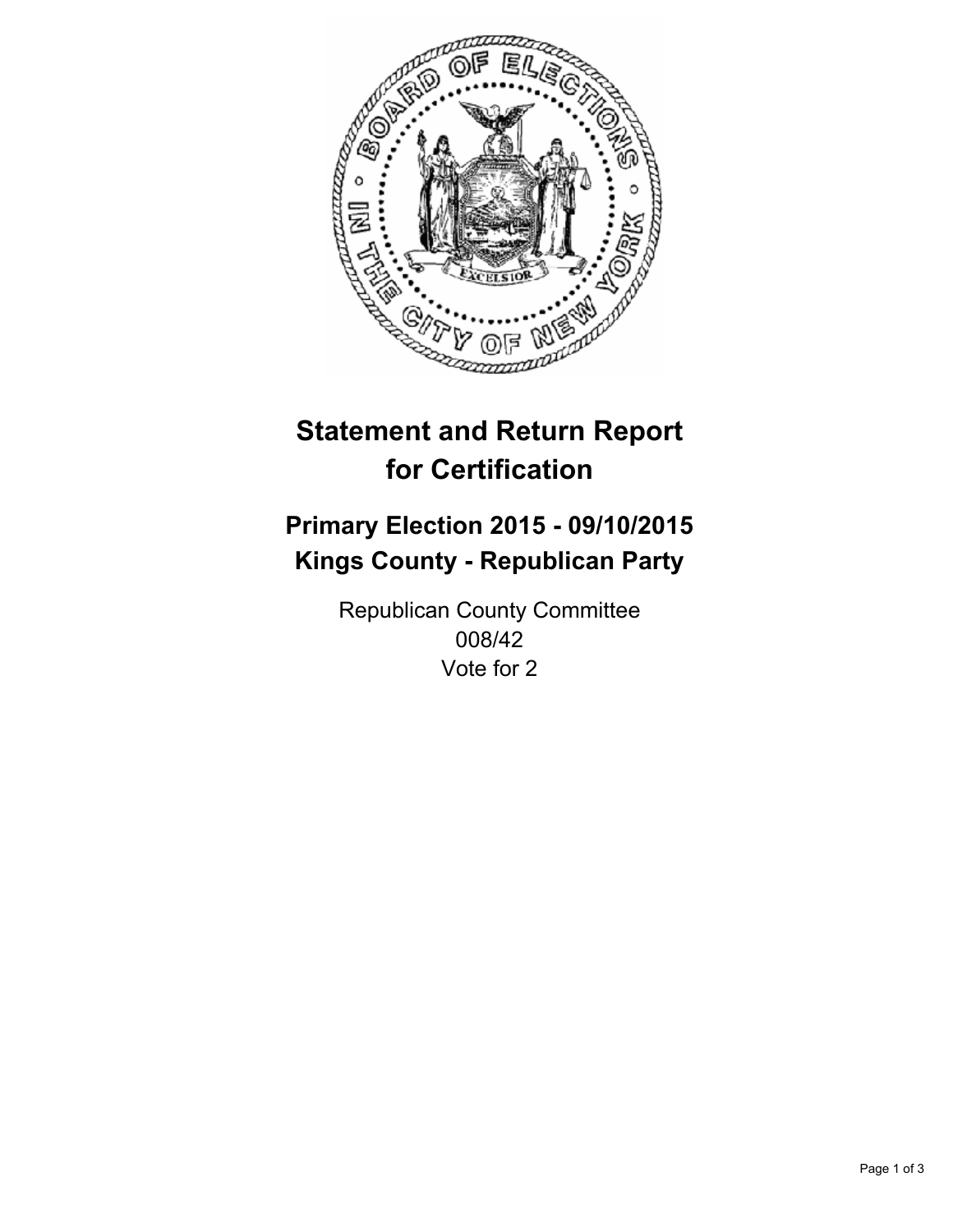

#### **Assembly District 42**

| PUBLIC COUNTER                                           | 0        |
|----------------------------------------------------------|----------|
| ABSENTEE/MILITARY                                        | 0        |
| AFFIDAVIT                                                | 0        |
| <b>Total Ballots</b>                                     | 0        |
| Less - Inapplicable Federal/Special Presidential Ballots | 0        |
| <b>Total Applicable Ballots</b>                          | 0        |
| <b>MARVIN HAYNES</b>                                     | 0        |
| <b>GARY VAN DORN</b>                                     | $\Omega$ |
| <b>JAHANE GULSHAN</b>                                    | $\Omega$ |
| <b>Total Votes</b>                                       | 0        |